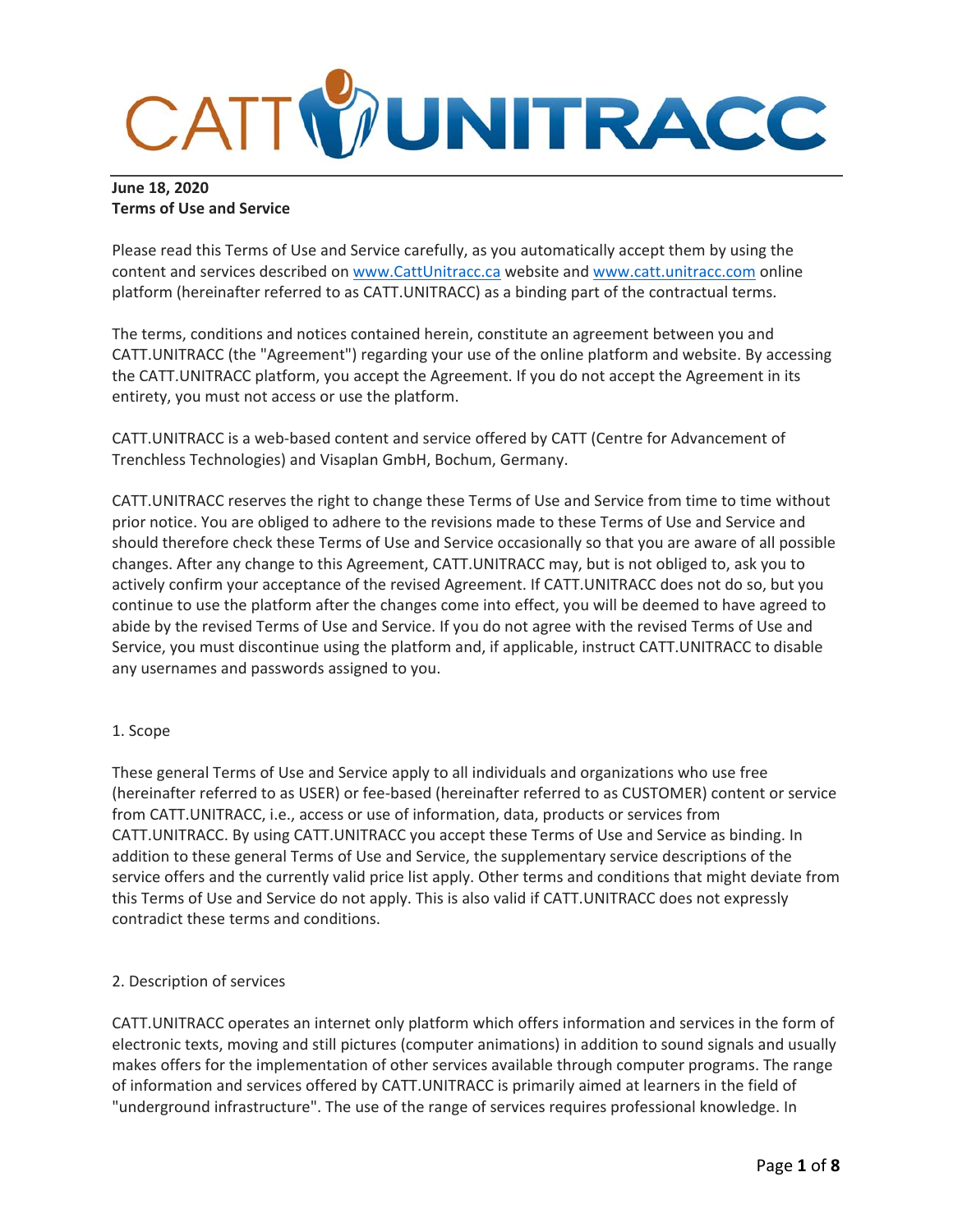# CATTWUNITRACC

addition to its own content and services, CATT.UNITRACC may offer selected and authorized third parties (AUTHORS) the opportunity to post their own information and services and thus to disseminate them via the Internet. Appropriate approval from CATT.UNITRACC is required to be able to enter your own information in CATT.UNITRACC. With this approval, the user receives the status of an AUTHOR. CATT.UNITRACC offers product‐related information which may include information provided by a third party. The inclusion of any information or hyperlink does not imply that CATT.UNITRACC endorses any of the content including news, opinions, advice, statements and advertisements of the third‐party website. The third-party content and websites are not under the control of CATT.UNITRACC, and by accessing them, you do so at your own risk. CATT.UNITRACC is not responsible for web streaming or any other form of transmission received from any third-party site, nor is CATT.UNITRACC responsible if the third party site is not working appropriately. Any transactions that take place between you and the third party, are directly with the third party, and CATT.UNITRACC cannot be held responsible for any loss or damage you may incur as a consequence thereof.

## 2.1 Rights to CATT.UNITRACC

USERS and CUSTOMERS acknowledge that the web‐based content and service offered at www.catt.unitracc.com is a database work created by Visaplan GmbH. Visaplan GmbH also has the rights to all other elements of CATT.UNITRACC, unless identified otherwise, in particular the usage and ancillary rights to the content and documents contained. Brands, company logos, other marks or protective notices, copyright notices, serial numbers and other features serving to identify CATT.UNITRACC or individual elements thereof may not be removed or changed. This also applies to printouts from the database.

In addition, you acknowledge that any and all information, content, links, reports, data, databases, e‐ mails, code, photographs, pictures, video, files, graphics, interfaces, web pages, text, files, software, product names, company names, trade‐marks, logos, trade names, or other materials contained on the platform (collectively the "Content") including the manner in which the Content is presented or appears and all information relating thereto, are the property of their respective owners as indicated, CATT.UNITRACC or its licensors, as the case may be. Except as expressly provided, you are not granted any rights in or to the Content available on or via the CATT.UNITRACC platform. All such rights remain with their respective owners.

Unless otherwise indicated, information contained in this platform is Copyright © 2020, CATT.UNITRACC or Visaplan GmbH. All rights reserved. Other names appearing on the platform may be trademarks of their respective owners.

## 2.2 Authorization to change the Content

CATT.UNITRACC is entitled to change, restrict, exchange or remove the Contents and offers of CATT.UNITRACC at any time without prior notice and reasons. There is no entitlement to the provision or continuation of a specific offer at any time, unless this is contractually regulated differently. If such change leads to a substantial restriction of the Content available to the customer in accordance with the usage contract, the remuneration to be paid by the customer is reduced accordingly.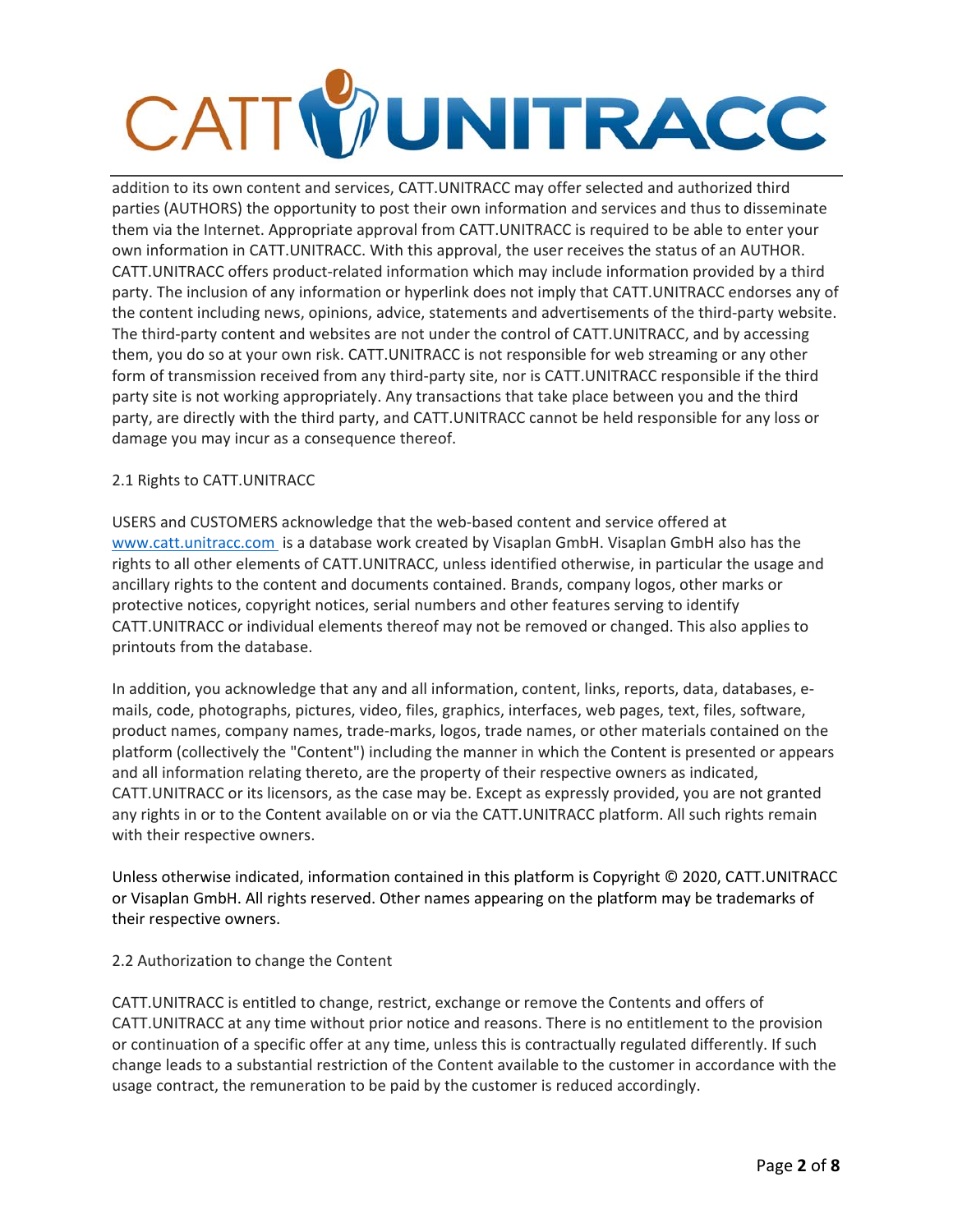

## 3. Rights of use

USERS and CUSTOMERS receive the simple right to use the information and services offered by CATT.UNITRACC for the duration of the contract within the scope of the usage contract and the following provisions. This right of use is not transferable to third parties. If this involves information or services from third parties, a right of use can only be transferred to the extent that CATT.UNITRACC can transfer it based on agreements with the third party. Copyright, license and other property rights of third parties are expressly reserved. The retrieved documents may only be used by USERS / CUSTOMERS for their personal use. Any commercial transfer, in particular the sale, rental, leasing or lending of the information and services in whole or in part, is prohibited. The use of access-protected information and services from CATT.UNITRACC by third parties not registered with CATT.UNITRACC is not permitted. In particular, it is not permitted to collect, reproduce or copy elements of the database or computer programs belonging to the database for use by unauthorized third parties or to copy them onto other data carriers or to save them on retrieval systems. The permanent storage of downloaded data is not permitted; the USER / CUSTOMER can print out individual documents. CATT.UNITRACC is entitled to take technical precautions to prevent use beyond the scope of the contract, in particular to install appropriate access blocks. The USER / CUSTOMER is obliged to provide CATT.UNITRACC with the information and documents required for verification.

## 4. Access

Much of the information and services provided by CATT.UNITRACC are protected by credentials and password and/or subject to a fee and can only be accessed by the USER / CUSTOMER after authorization by CATT.UNITRACC. The access authorization is confirmed by CATT.UNITRACC by email. If there are several authorized users in an organization, each must be registered separately and given his own username and password by CATT.UNITRACC. Every USER / CUSTOMER is obliged to keep their access data secret and to prevent misuse by third parties. The organization that purchased CATT.UNITRACC services must ensure that all of CATT.UNITRACC USERS / CUSTOMERS adhere to this obligation. If the USER / CUSTOMER becomes aware of the misuse of his access data, he will immediately inform CATT.UNITRACC and change his password independently via the functions provided or arrange for the change to be made by CATT.UNITRACC. If the USER / CUSTOMER has forgotten his password, he can have a new password sent to him via the functions provided after an appropriate security check or have CATT.UNITRACC assign him a new password. You are not entitled to a certain password. The new password will be sent to the email address stored in CATT.UNITRACC.

## 4.1 Registration

In order to obtain access to protected areas of CATT.UNITRACC, a visitor to the platform must register with CATT.UNITRACC. Upon completion of the registration, the USER / CUSTOMER assures that the data and information requested as part of the registration process is correct and complete. Entering incorrect data constitutes a violation of the Terms of Use and Service. Only individuals or legal entities shall register. Each USER / CUSTOMER can only be registered once. Exceptions to this are registrations for training and further education purposes after separate consultation. USERS / CUSTOMERS receive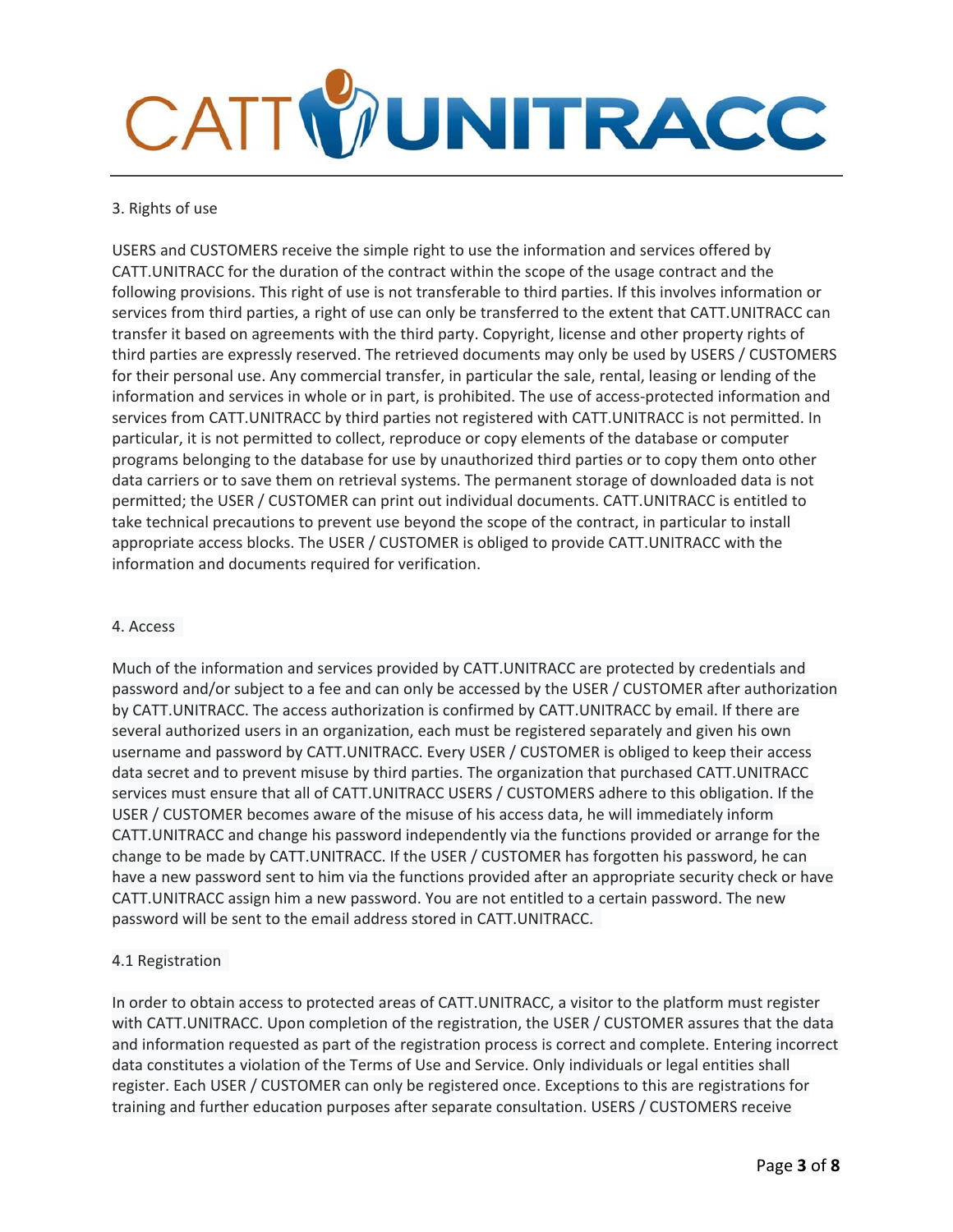## CATTWUNITRACC

access data (username and password) during the registration process, which will be clearly assigned to them. If the registration data of the USER / CUSTOMER changes, the USER / CUSTOMER undertakes to inform CATT.UNITRACC immediately or to make the changes themselves. The changes can be implemented online using the "Personal Settings" function.

## 5. Obligations

CATT.UNITRACC USERS / CUSTOMERS are responsible for ensuring that the technical pre‐requisites for access to UNITRACC are available, in particular with regards to the hardware and software used and the required internet connection. For the proper and unrestricted use of CATT.UNITRACC, the USER / CUSTOMER must keep a current internet browser. The browser settings must accept "Cookies" and allow JavaScript. In addition, the browser must enable the display of Macromedia Flash and Macromedia Shockwave elements for the unrestricted multimedia use of the content. It is the USER / CUSTOMER's responsibility to make the appropriate settings and installations. In the event of further development of the software platforms and other technical components of the system by CATT.UNITRACC, it is the responsibility of the USER / CUSTOMER to take the necessary adaptation measures to comply with the software and hardware requirements used by CATT.UNITRACC. The USER / CUSTOMER is obliged to take the necessary precautions to secure his system, in particular to carry out regular data backups and to use current protection software to protect against computer viruses. CATT.UNITRACC is not liable for any virus damage that that may occur from accessing the platform or any websites connected to the platform.

## 6. Access abuse

In the event of misuse of the access or violation of the Terms of Use and Service, CATT.UNITRACC is entitled, at their discretion, to exclude USERS / CUSTOMERS from further use of the access-protected platform with immediate effect, for the following reasons:

- Incorrect information when registering,
- Abuse of CATT.UNITRACC services,
- Damage or impairment of the functionality of the CATT.UNITRACC services.

The USERS / CUSTOMERS are burdened with proof and evidence to demonstrate their correctness in using the services and functionalities and providing truthful registering information to CATT.UNITRACC.

## 7. Prices and terms of payment

The price and plan information, a part of this Terms of Use and Service, is available at www.CattUnitracc.ca website. The full amount of the subscription fee is due in advance at the beginning of the contract term.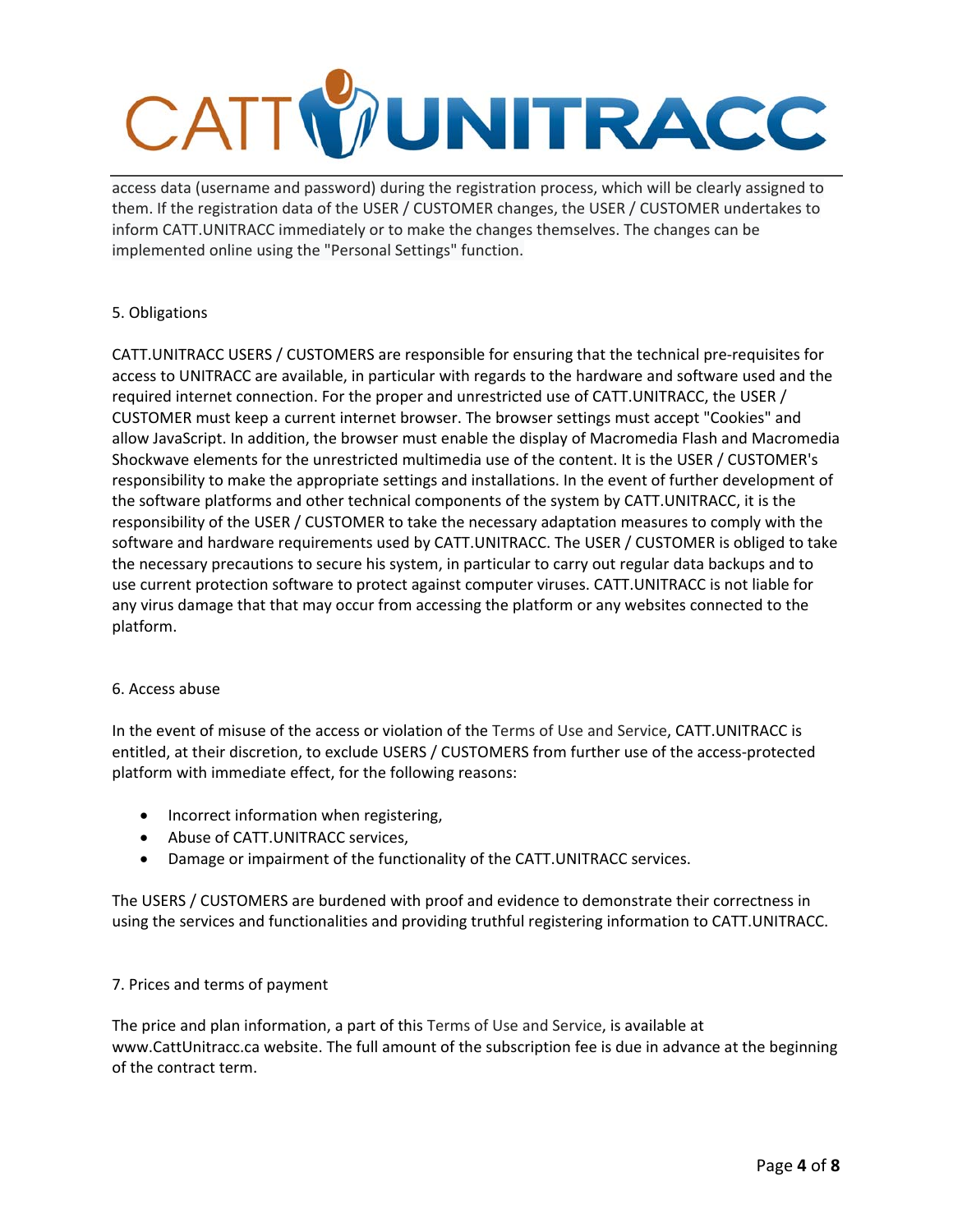

#### 8. Right of withdrawal

CUSTOMERS have the right to cancel this contract within fourteen days without giving any reason, provided they have not accessed the CATT.UNITRACC platform and Content. The cancellation period is fourteen days from the day registering information is provided and payment is completed. In order to exercise the right of withdrawal, a clear statement must be made in writing to:

Centre for Advancement of Trenchless Technologies University of Waterloo 200 University Avenue West Waterloo, ON N2L 3G1 Canada Email Address: catt.unitracc@uwaterloo.ca

If this contract is revoked, 90% of the payments received by CATT.UNITRACC will be repaid. For this repayment, we will use the same means of payment that was used in the original transaction. Once the CUSTOMER has registered and accessed the portal, payments are non‐refundable, including fees and charges. IMPORTANT: If the services started (i.e., CATT.UNITRACC Content is accessed) during the cancellation period, the right of cancellation expires, because with digital products such as e‐ learning content, the product is already fully available after "user" and "password" creation.

#### 9. Term and termination

The contractual relationship between CATT.UNITRACC and the USER / CUSTOMER is concluded after the period specified in the subscribed plan. If the customer wishes to terminate the contract before this period, the notice of termination must be given in writing and takes effect upon receipt of the notice of termination. No refunds will be issued by CATT.UNITRACC due to contract termination. The right by CATT.UNITRACC to terminate the contract for good cause remains unaffected. There is an important reason for CATT.UNITRACC, in particular, if the provisions of Section 6 of the conditions are violated.

#### 10. Subscription Renewal

Sixty days prior to subscription expiration, CATT.UNITRACC will send a renewal notice. Upon renewal, terms as described in this document will apply.

#### 11. Liability

CATT and Visaplan GmbH assume no liability for breaches of duty by vicarious agents of CATT.UNITRACC. Liability for indirect damage, lost profit and atypical consequential damage is excluded. Liability is excluded in particular if a defect is based on circumstances for which the USER / CUSTOMER is responsible for, especially if the customer violates his obligation to cooperate in accordance with Section 5 or there is a case of force majeure (natural disasters, strikes, terrorist attacks).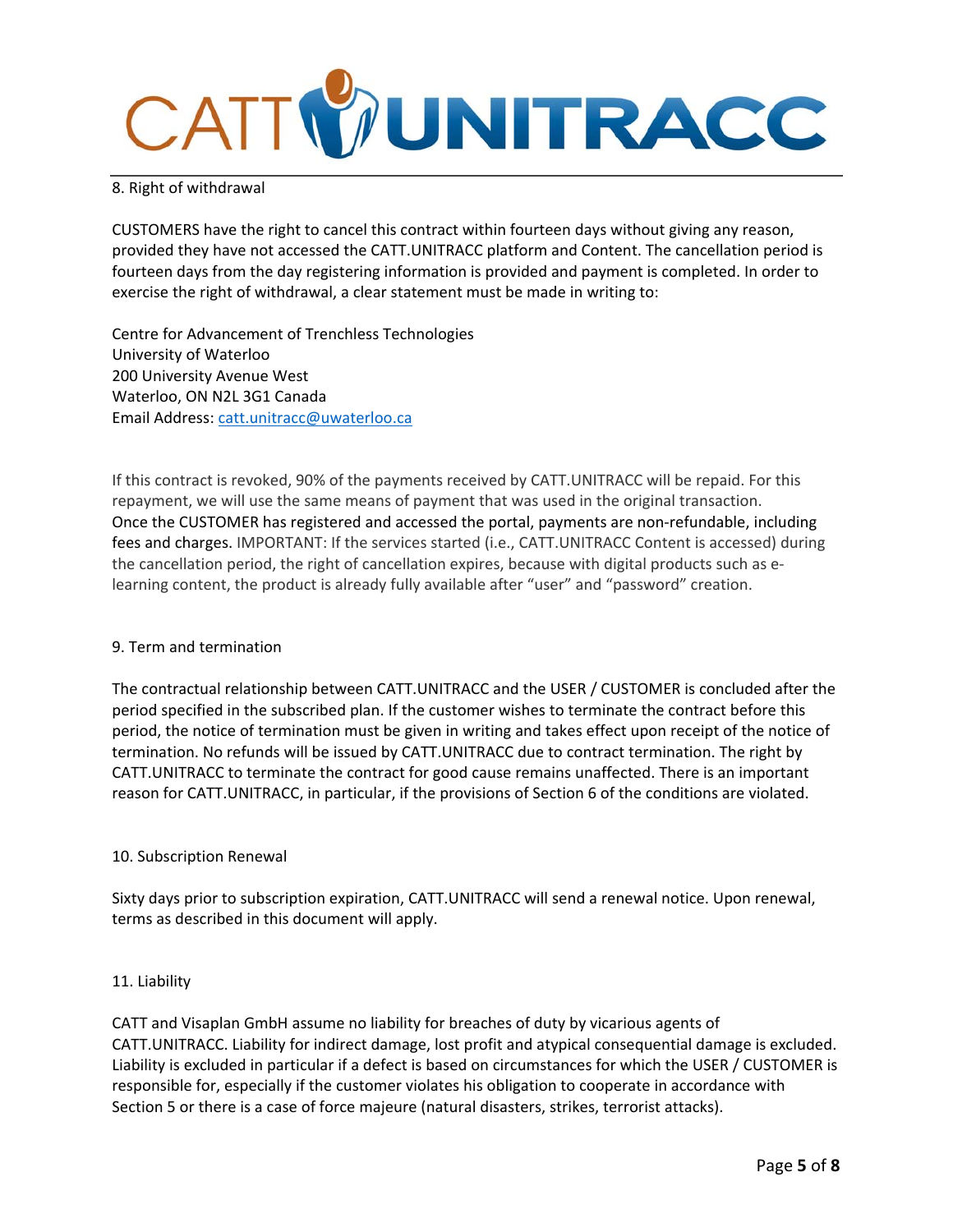

The use of this platform and the Content is at your own risk and CATT.UNITRACC, its licensors, suppliers, and any respective directors, officers, employees or agents assumes no liability or responsibility pertaining to the content or your use of this platform. In no event shall CATT.UNITRACC , its licensors, suppliers, and any respective directors, officers, employees or agents be liable for any special, incidental, consequential, exemplary or indirect damages resulting from or arising in connection with this platform, the Content, the Privacy Policy or this Agreement, including without limitations any loss of revenues, loss of use, the incapacity to reach any objective, or the loss of data or of computer time use, even if they have been advised of the possibility of such damages by you or any other person.

In no event shall CATT.UNITRACC, its licensors, suppliers, and any respective directors, officers, employees or agents be liable to you or any person on account of your or that person's use or misuse of and reliance on the content or other materials accessible on or via the platform.

In no event shall CATT.UNITRACC, its licensors, suppliers, and any respective directors, officers, employees or agents be liable to you or any person with respect to damages incurred by reason of any services or goods received through or advertised on the platform or website or received through any links provided in the platform.

CATT.UNITRACC, its licensors, suppliers, and any respective directors, officers, employees or agents will not be responsible for any damages you or any third party may suffer as a result of the transmission, storage or receipt of confidential, personal or proprietary information that you make or that you expressly or implicitly authorize CATT.UNITRACC to make, or for any errors or any changes made to any transmitted, stored or received information.

CATT.UNITRACC assumes no obligation to update the content on the platform or the website. The content on the platform and website may be changed without notice to you. CATT.UNITRACC is not liable for the correctness, completeness, topicality and truthfulness of the information available on the platform. The timeliness of the content can only be ensured to a limited extent. For authors' works (comments, manuals), an update between two print runs cannot be guaranteed for copyright reasons. CATT.UNITRACC, its licensors, suppliers, and any respective directors, officers, employees or agents are not responsible for any content or information that you may find undesirable or objectional. CATT.UNITRACC, its licensors, suppliers, and any respective directors, officers, employees or agents disclaim any liability for unauthorized use or reproduction of any portion of the platform or website. Accessing the platform or website or the content from territories where it may be illegal is prohibited.

The limitations specified above shall apply regardless of the causes or circumstances giving rise to the claim, even if such claim is based on breach of contract, negligence or other tort, and shall survive a fundamental breach or failure of essential purpose of any limited remedy or this Agreement.

You acknowledge and agree that, regardless of any statute or law to the contrary, any claim or cause of action you may have arising out of, or relating to, your use of the platform must be filed within one (1) year after such claim or cause of action arises, or it will be permanently barred. You also agree to waive any rights you may have: (i) to participate in any class action lawsuits and (ii) to a trial by jury.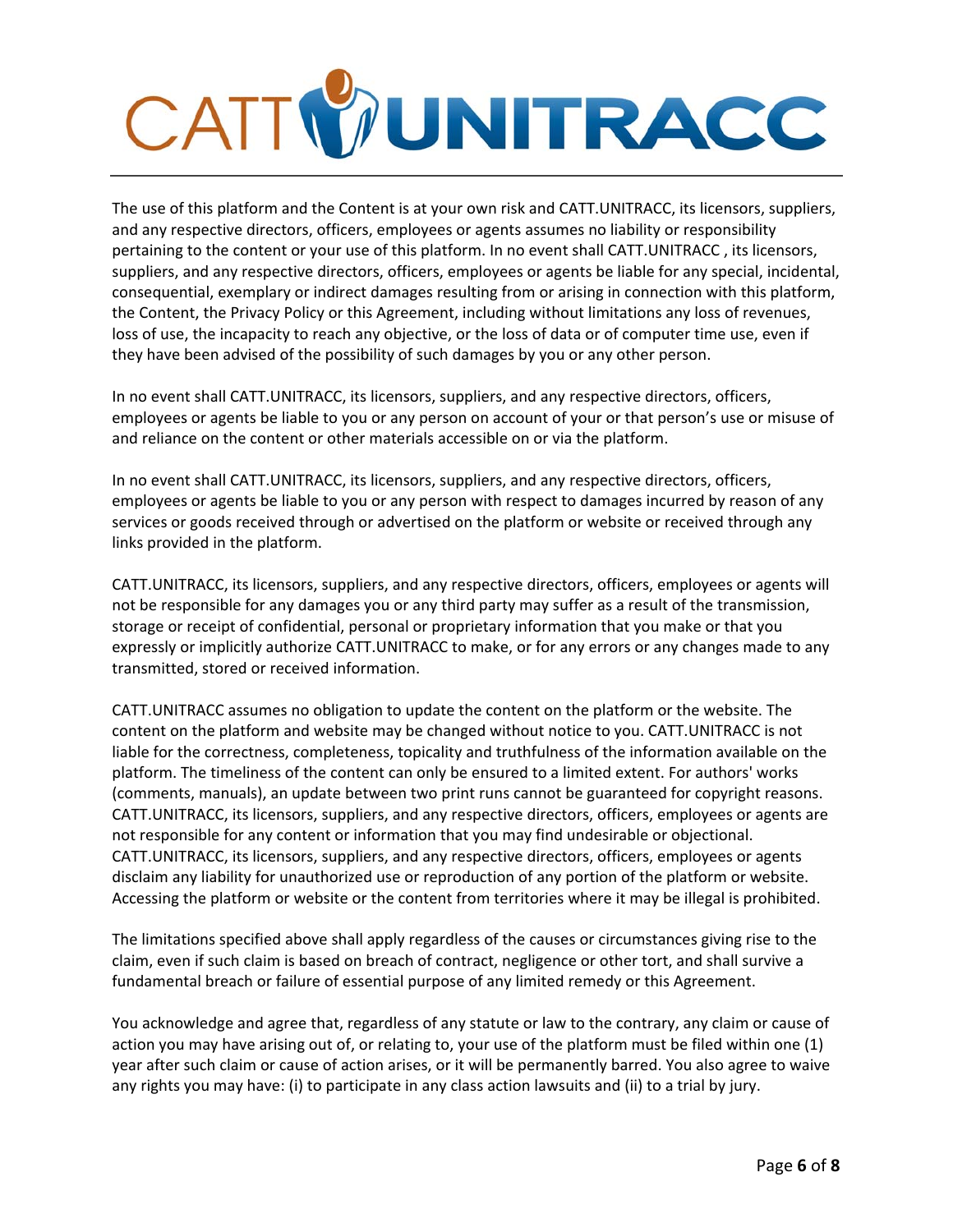## CATTWUNITRACC

You agree at all times to indemnify, defend and hold harmless CATT.UNITRACC and its licensors, suppliers, and any respective directors, officers or employees against all actions, proceedings, costs, claims, damages, demands, liabilities and expenses whatsoever (including legal and other fees and disbursements) sustained, incurred or paid by CATT.UNITRACC directly or indirectly in respect of (i) any information or other content you provide on or through the platform or website or by e-mail or other correspondence; or (ii) your use or misuse of the Content or the platform or website, including without limitation infringement claims.

## 12. Platform availability

UNITRACC has taken great care in developing the platform. Nevertheless, due to the use of computer programs and the possibility of access via internet, it cannot currently be ruled out that the platform is completely error‐free. CATT.UNITRACC cannot guarantee that the platform's range of services is continuously available. USERS / CUSTOMERS can therefore not assert any claims against CATT.UNITRACC due to disruption or limited availability of data traffic or due to disruption and/or changes to the services offered by CATT.UNITRACC. The availability of CATT.UNITRACC can be temporarily limited for technical reasons, e.g., due to required maintenance work. If the server fails for a significant period (1 week) during normal service, the customer's payment obligation is reduced accordingly.

## 13. Data protection and confidentiality

CATT.UNITRACC respects the rights and privacy of all individuals. All information collected when registering for CATT.UNITRACC will be kept in the strictest confidence. CATT does not sell, trade or share this information with third parties and adheres to the University of Waterloo Policy 46 – Information Management to safeguard data and information. CATT will share USERS / CUSTOMERS information with Visaplan GmbH to set up credentials on the CATT.UNITRACC system. UNITRACC stores the inventory and usage data in machine‐readable form in accordance with the German Federal Data Protection Act. The contracting parties undertake to treat the information from the area of the other party that becomes known to them as part of the execution of the contract confidentially.

## 14. General provisions

The www.CattUnitracc.ca website is managed by CATT in Waterloo, Ontario, Canada, and the www.catt.unitracc.com platform by Visaplan GmbH in Bochum, Germany. By accessing the platform and the website, you agree that any legal matter that may arise between you and CATT.UNITRACC relating to the Contents of the platform or the website shall be governed by the laws of the Province of Ontario, Canada and exclusively by its courts without reference to the conflict of laws provision. The parties agree to attorn to the jurisdiction of the courts of the Province of Ontario for the conduct of any legal proceedings under, or related to, this Agreement.